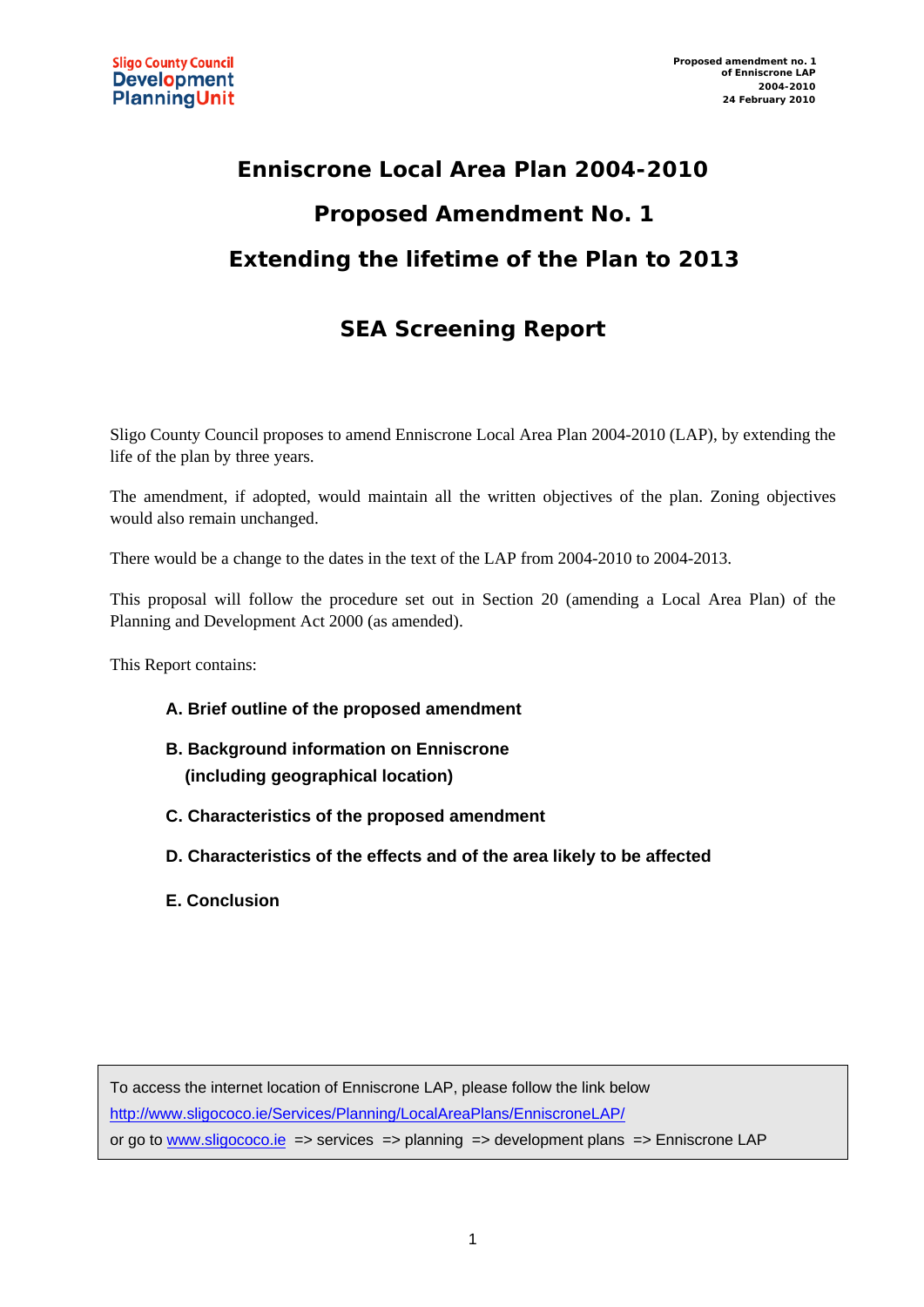#### **A. Brief outline of the proposed amendment**

The proposed amendment relates to the Enniscrone LAP, which was adopted on the 1<sup>st</sup> of March 2004. This is the first proposed amendment in relation to the Enniscrone LAP.

Given the limited level of development that has taken place within the Enniscrone Local Area Plan boundaries from 2004 to date, it is considered that the key development proposals have not yet been achieved. Therefore it is proposed that the Enniscrone Local Area Plan remains as adopted in 2004 and its life is extended by three years to 2013.

At their ordinary meeting of 1 February 2010, the members of Sligo County Council resolved that "all objectives of the Enniscrone Local Area Plan, including zoning objectives be maintained unchanged and that the only amendment of the Local Area Plan relates to the extension of its life by three years, to 2013. It is further resolved that the Local Area Plan amendment process commence without delay"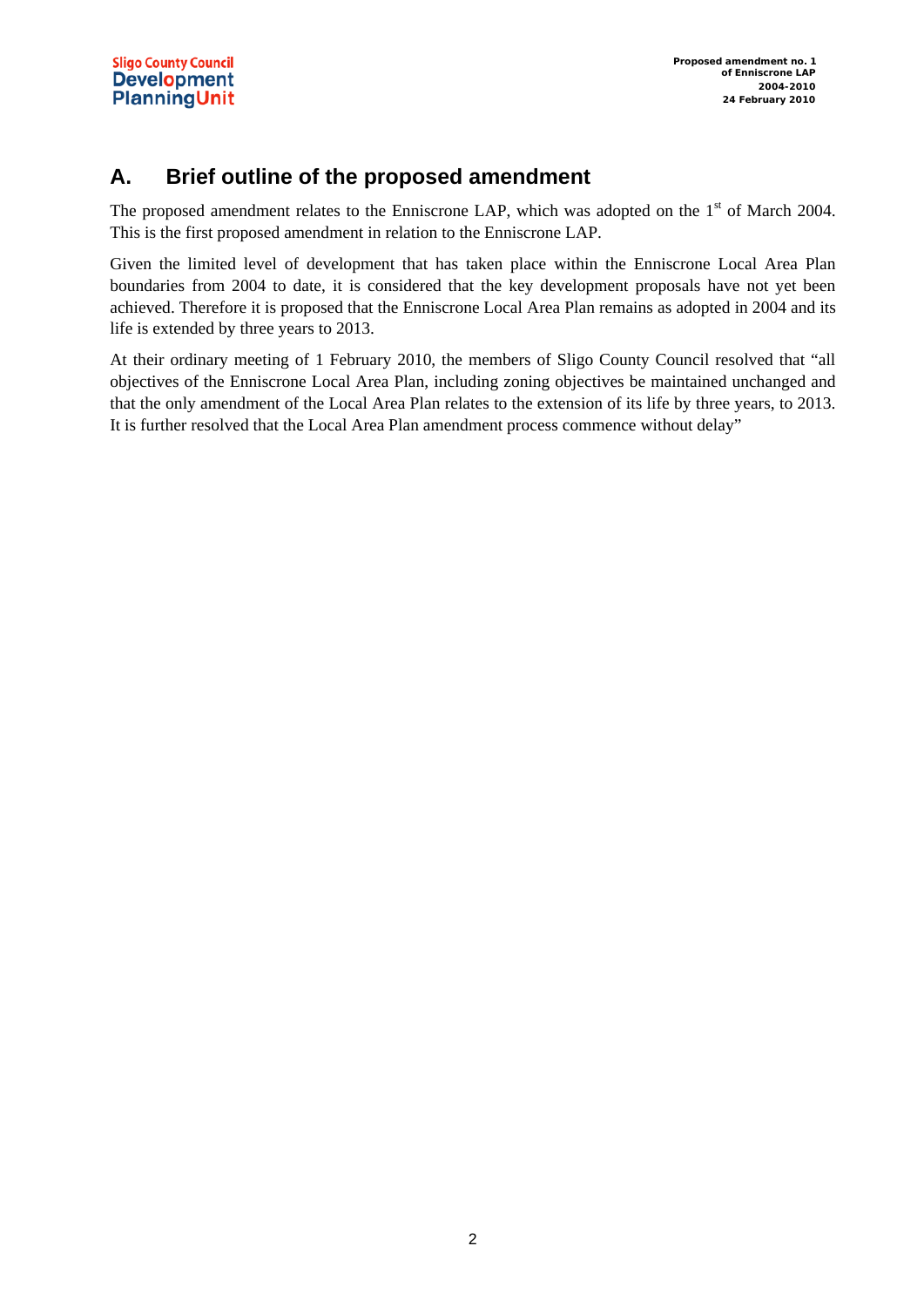# Sligo County Council<br>Development<br>PlanningUnit

Section 4 Policies and Objectives



**Fig. 1 Zoning map of Enniscrone Local Area Plan 2004-2010**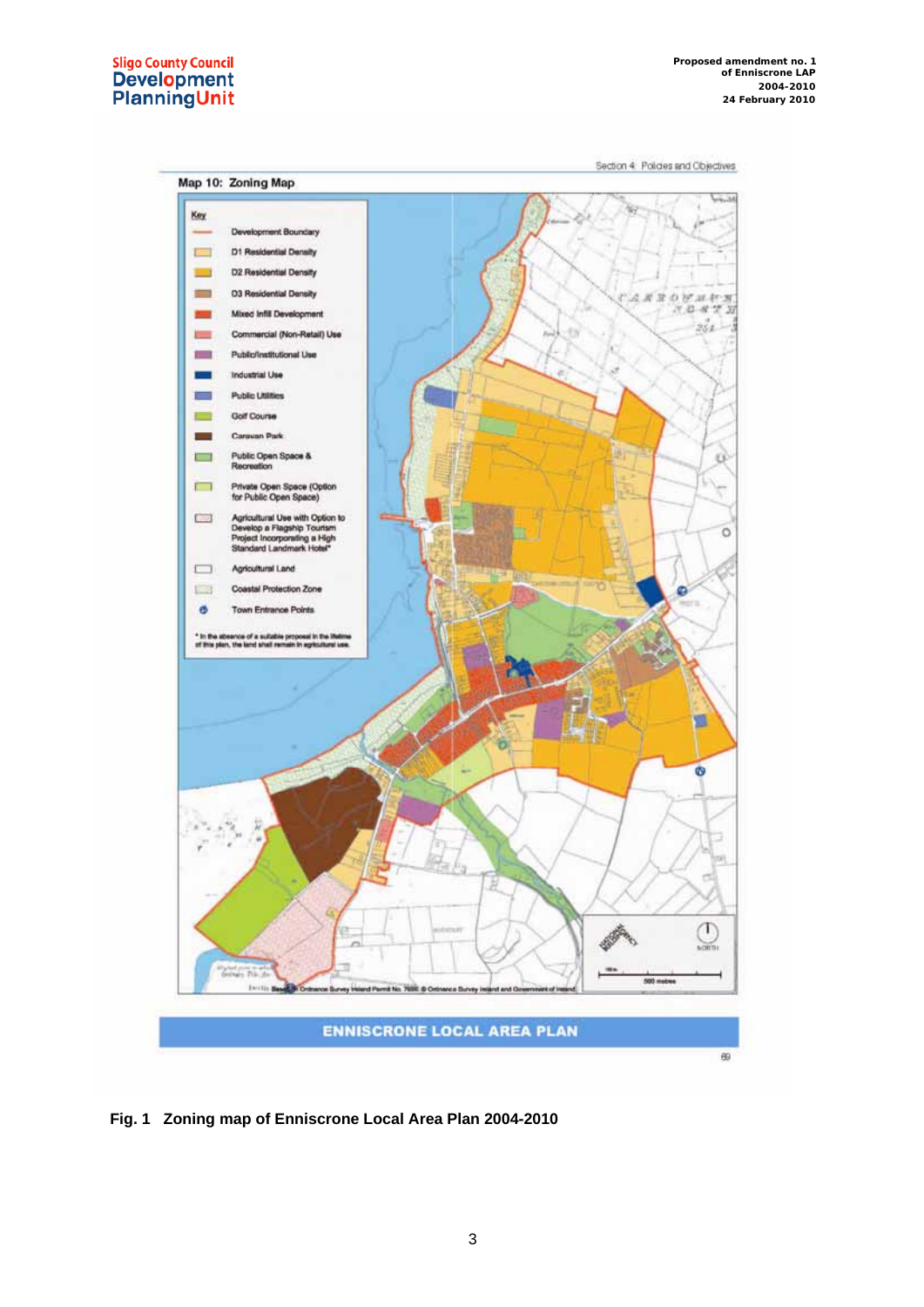

#### **B. Background information on Enniscrone**

Enniscrone is a coastal settlement serving its rural hinterland and at the same time a traditional seaside resort, having a unique blend of landscapes, scenic views, rich archaeological resources and valuable natural heritage sites.

#### **Population**

Enniscrone is identified in the County Development Plan (CDP) as a Key Support Town with a projected population of 2,000-2,500 by the year 2021(see Figures **3.b Settlement Concept** and **3.d Settlement Structure** – p. 17 and p. 20 respectively of the CDP). When the Enniscrone LAP 2004-2010 was being adopted, the most up to date population figures were from the 2002 Census which stated that there were 668 persons living in the town at that time.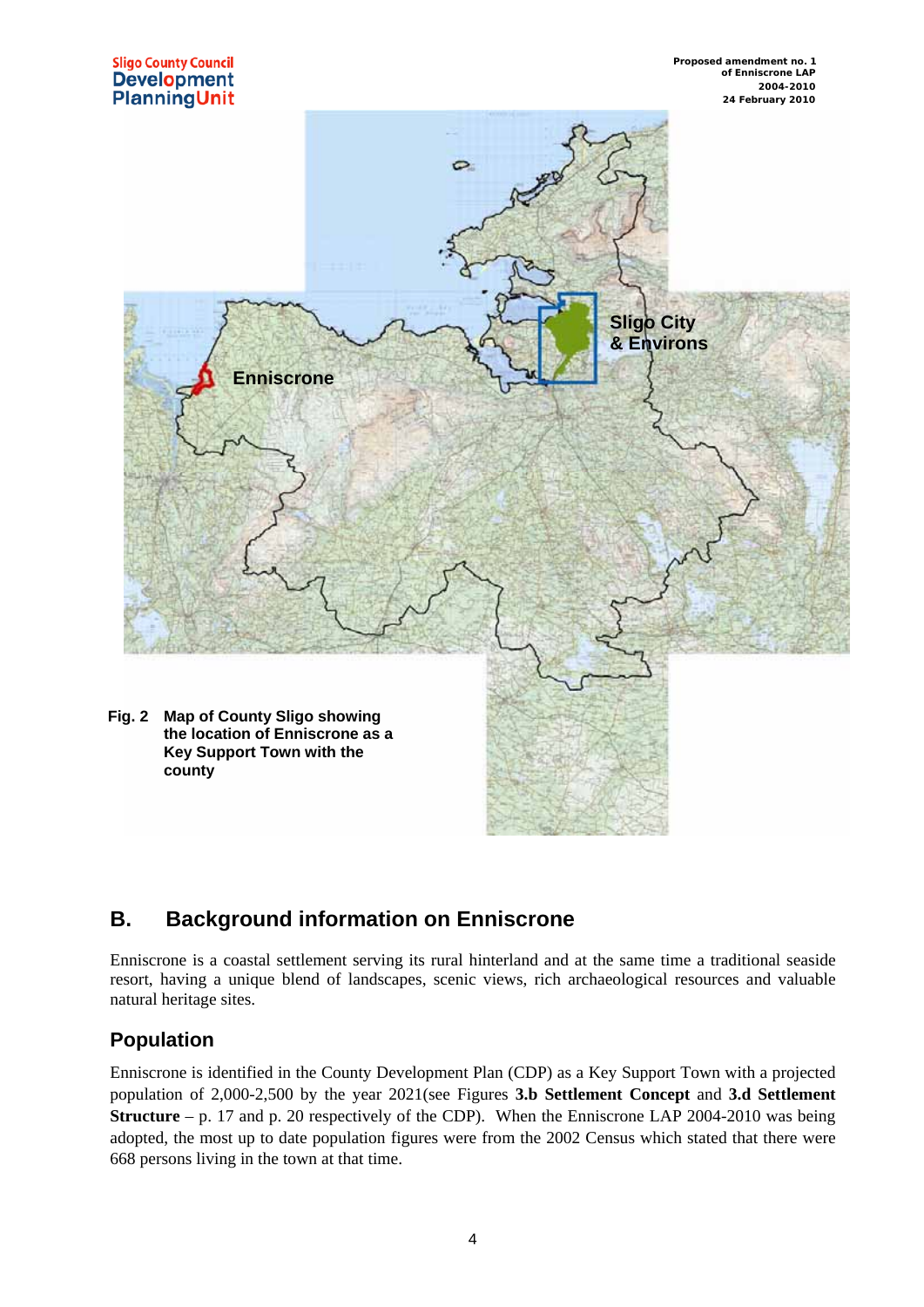The 2006 population figure was recorded as being 829, an increase of 24.0% from 2002. This increase in population whilst significant falls short of both the target for the projected figure of 1,120 by 2007 as identified in section 2.2.1 of the Enniscrone LAP, and with the later CDP population projections.

The most recent projections as per the adopted Joint Housing Strategy 2010-2017 have established a new target population of 1,224 persons by 2017. This target will be included in the Draft County Development Plan 2011-2017.

#### **Natural and archaeological heritage**

Several notable features can be found in the surroundings of the village:

- Killala Bay / Moy Estuary-cSAC/SPA/pNHA
- Expansive sandy beach and mature dune system
- Numerous archaeological monuments and sites
- Significant groupings of mature trees
- Uninterrupted scenic views from public roads



**Fig. 3 Special Areas of Conservation in the area surrounding Enniscrone**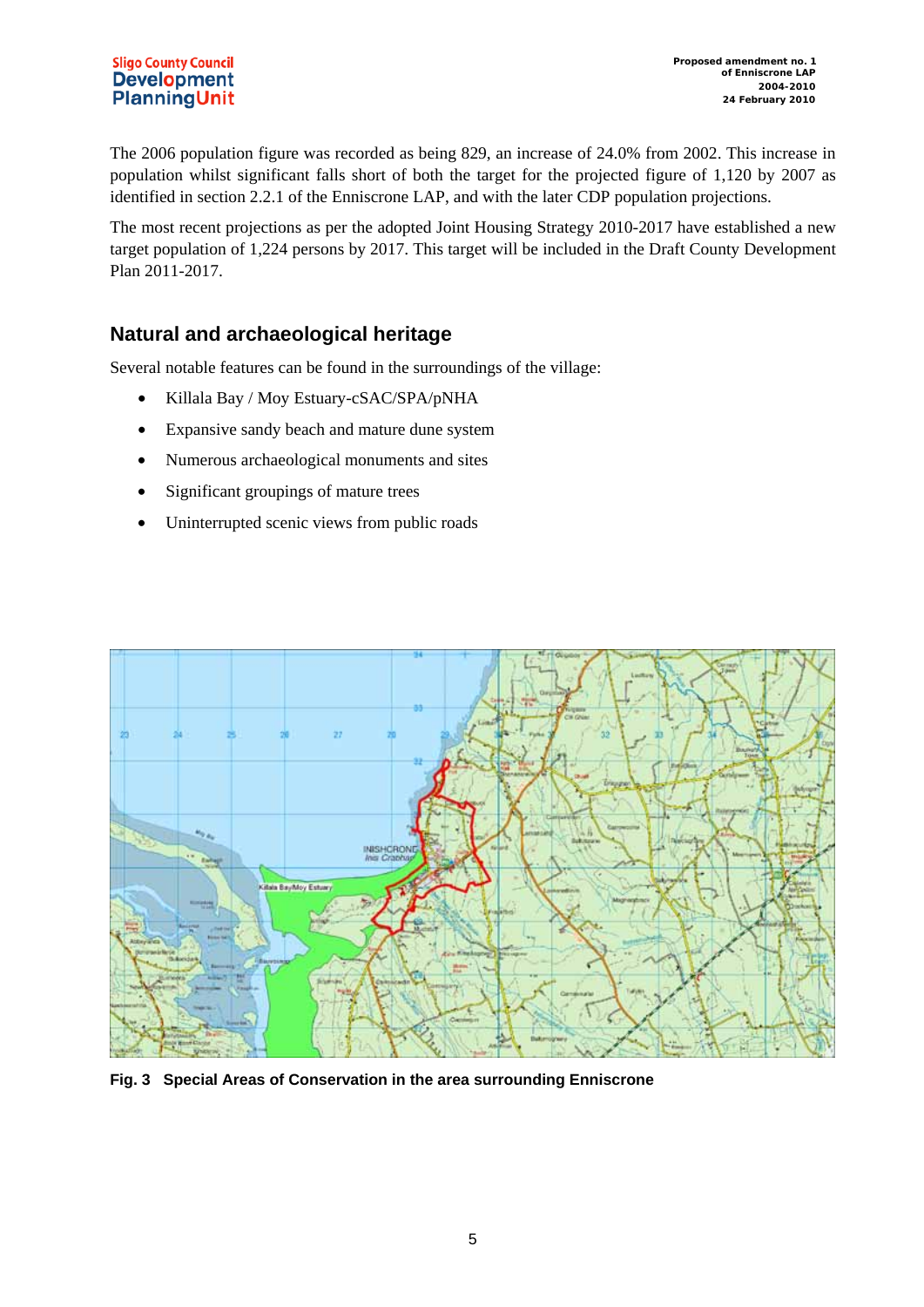



**Fig. 4 Special Protection Areas in the area surrounding Enniscrone** 



**Fig. 5 Proposed Natural Heritage Areas in the area surrounding Enniscrone**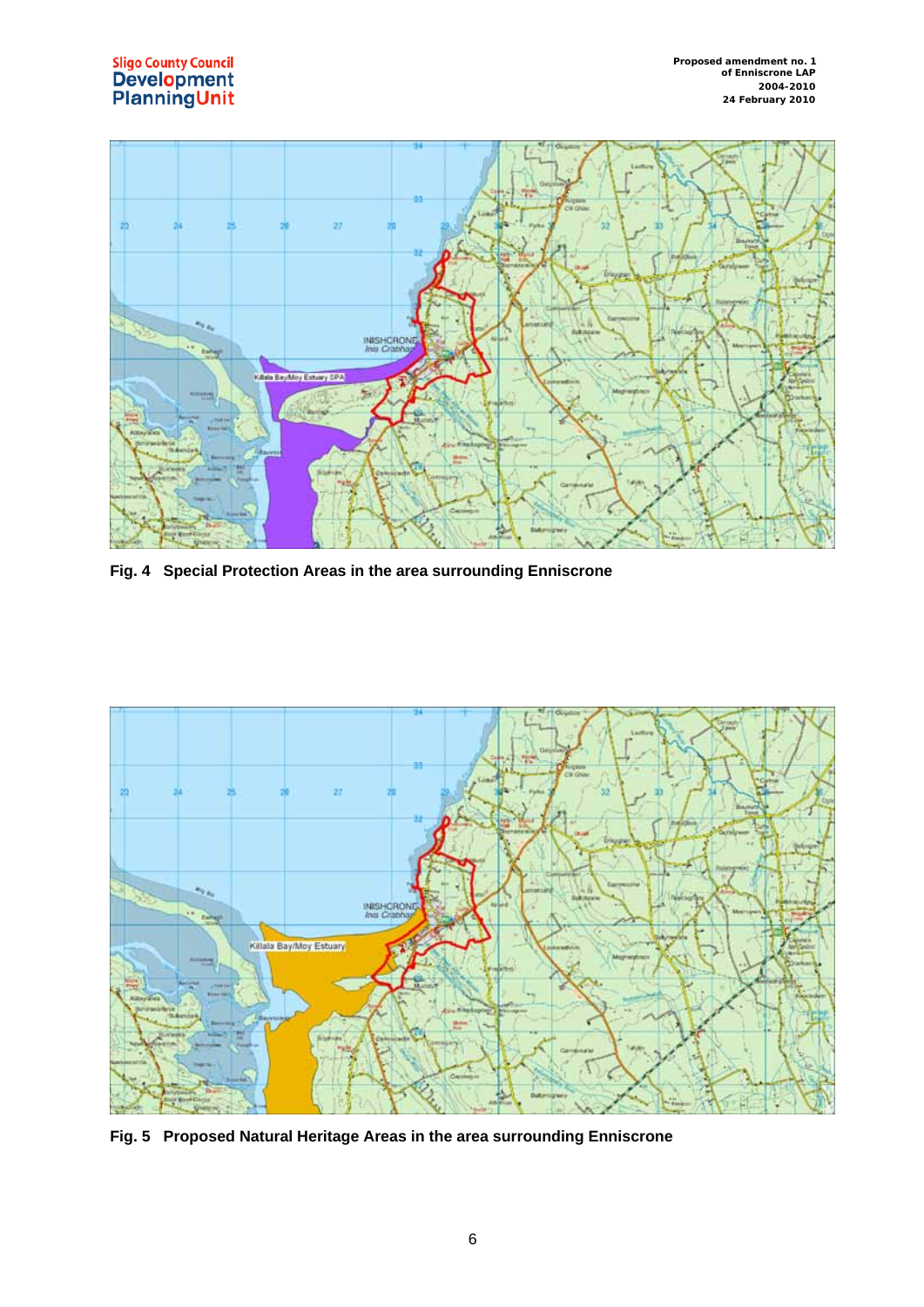

**Fig. 6 Recorded archaeology, Monuments and Zones of Archaeological Potential in Enniscrone and the surrounding area** 



**Fig. 7 Scenic routes (in yellow), visually vulnerable coastline and sensitive landscapes (in pink)**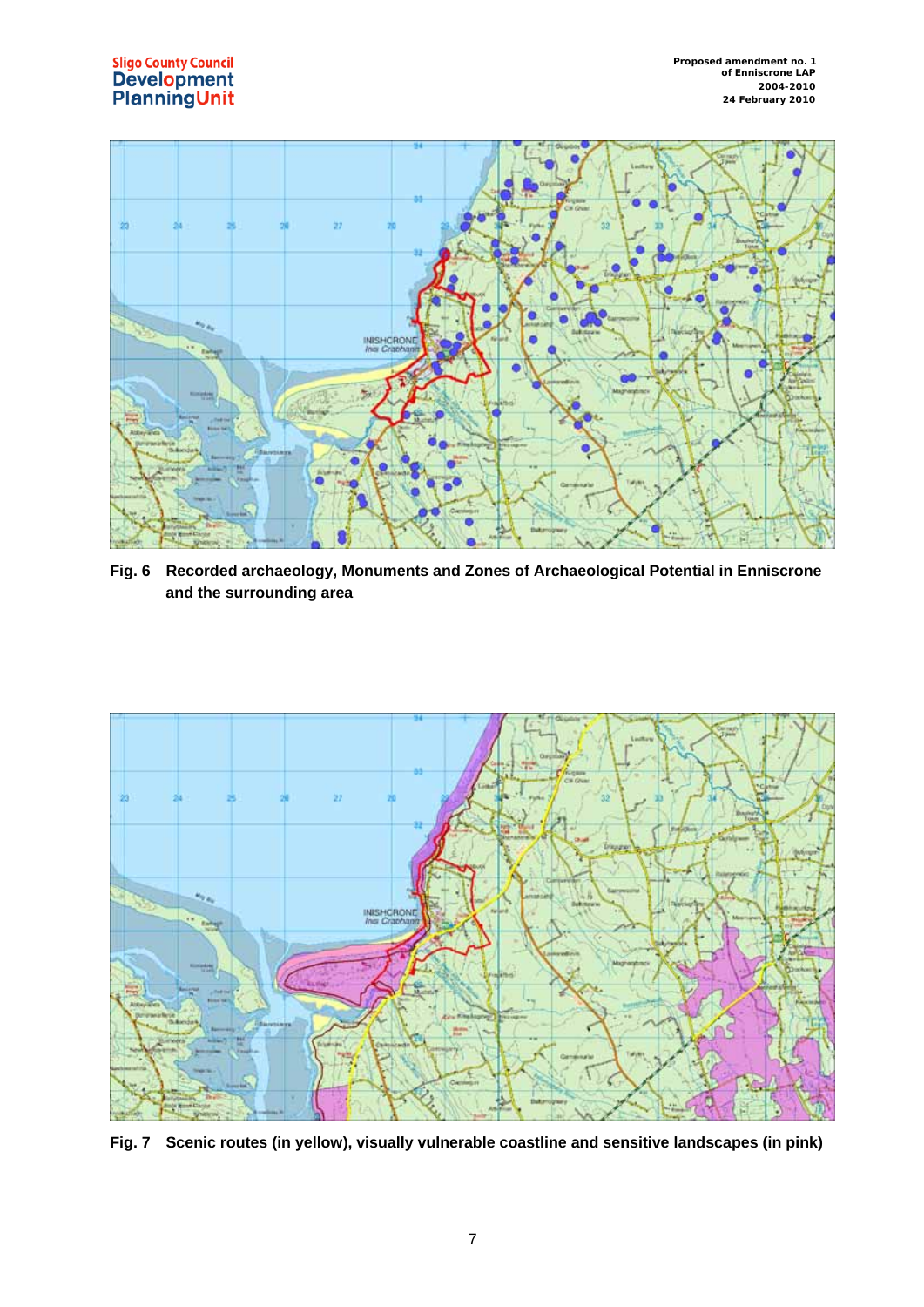#### **Record of Protected Structures (RPS)**

There are two Protected Structures within the LAP area:

| <b>RPS-65</b> | Bath House                                 | Cliff Road |
|---------------|--------------------------------------------|------------|
| <b>RPS-66</b> | Kilcullen's Hot Seawater and Seaweed Baths | Cliff Road |

There are five structures identified on the NIAH within the LAP area which will be considered for protection in the context of reviewing the County RPS (ongoing as part of the County Development Plan review):

| NIAH-32308001        | House           | Main Street |
|----------------------|-----------------|-------------|
| <b>NIAH-32308002</b> | House           | Main Street |
| NIAH-32308003        | House           | Main Street |
| <b>NIAH-32308005</b> | The South Lodge | Pier Road   |
| <b>NIAH-32308008</b> | Limestone Pier  | Pier Road   |



**Fig. 8 Protected Structures (blue dots) and proposed Protected Structures in Enniscrone and the surrounding area**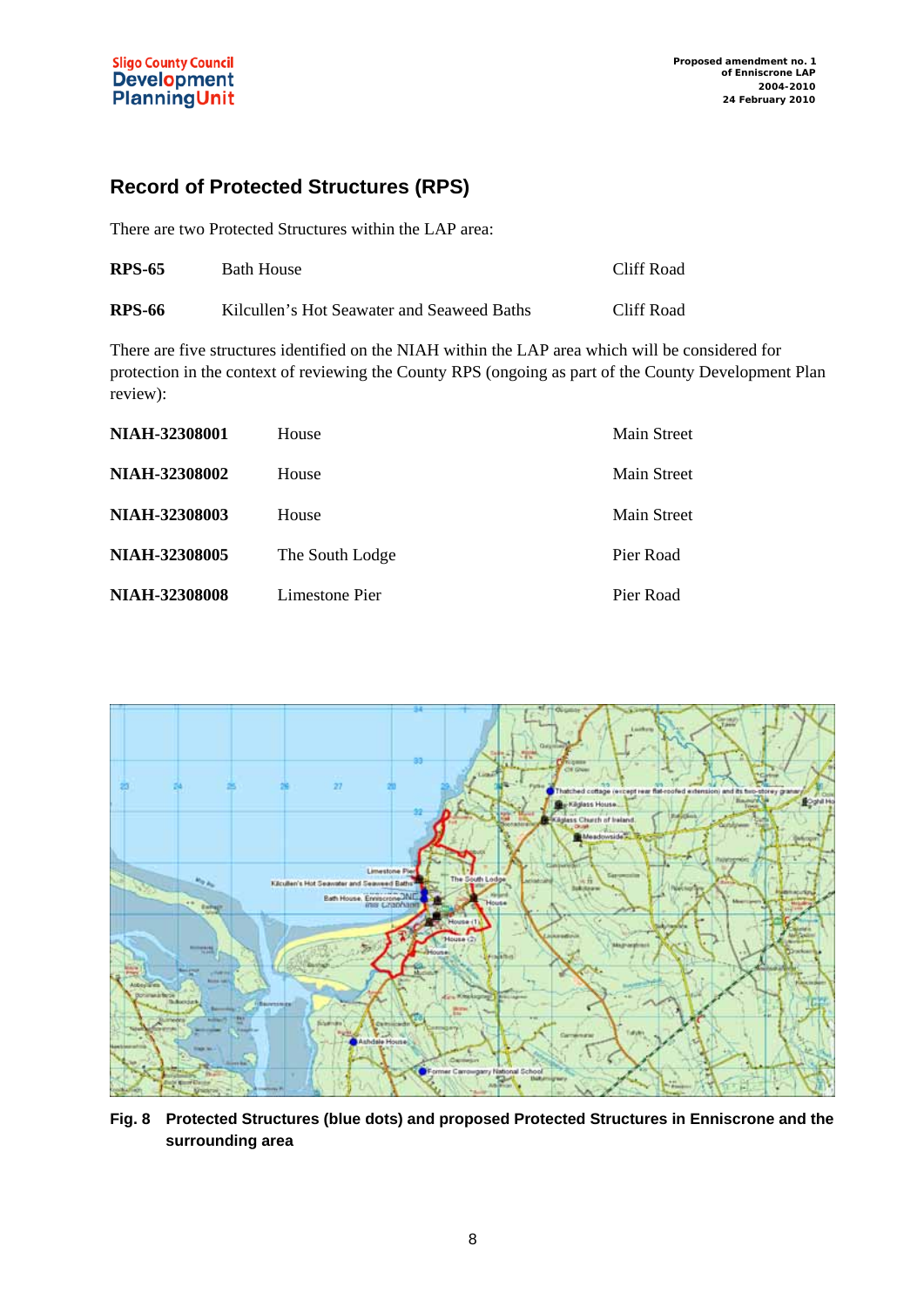#### **Sligo County Council Development PlanningUnit**

#### **Land use and the built environment**

Under the Enniscrone LAP, approximately 135 hectares (ha) of land are zoned for development uses, of which circa 65 ha were already developed before the adoption of the Plan. The majority of lands have been allocated for residential development (121.44 ha). Historically, the town was developed along its Main Street (R297) from the Bellawaddy River to Pier Road and in a northerly direction towards the pier. Subsequently it has expanded further outwards along the R297 and the local roads that extend northwards. Development granted planning permissions during the lifetime of the LAP, although not yet constructed, will round off or consolidate the present built-up area.

The configuration of the town is constrained by the topography of the area, archaeological features and natural boundary treatments of hedgerows and trees. The Plan has regard to factors such as land use patterns, natural environmental features, existing infrastructure, circulation patterns and design characteristics.

As a seaside resort, Enniscrone is greatly affected by seasonal trends associated with the ebb and flow of visitor numbers in terms of its resident population, service provision and business activity.

A number of developments have taken place in the town, mostly of a residential or holiday home nature, and two hotels were also developed. Permissions have been granted for other developments which have not yet taken place, entailing approximately 15.7 ha.

The consolidation of the town centre as was envisaged by the LAP has not been realised to date. Because the level of year-round indigenous employment is not significant, there does not appear to be strong local demand for residential development at present.

Therefore it is considered that Enniscrone needs to continue to develop within the agreed framework to facilitate and encourage a planned, coordinated and sustainable development throughout the town while protecting its sensitive setting and important heritage.

It is considered that the proposed amendment to extend the period of the plan by a further three years will not have any significant environmental impact of its own, in addition to that of the LAP itself.

| Selected zoning categories | Area of land zoned (ha) | Area of land<br>developed (ha) |
|----------------------------|-------------------------|--------------------------------|
| Residential uses           | 121.44                  | 63.57                          |
| Commercial                 | 1.34                    | 1.34                           |
| Industrial                 | 1.57                    | 0.67                           |

**Table 1: Land zoned under the Enniscrone LAP 2004-2010 for commercial and residential uses**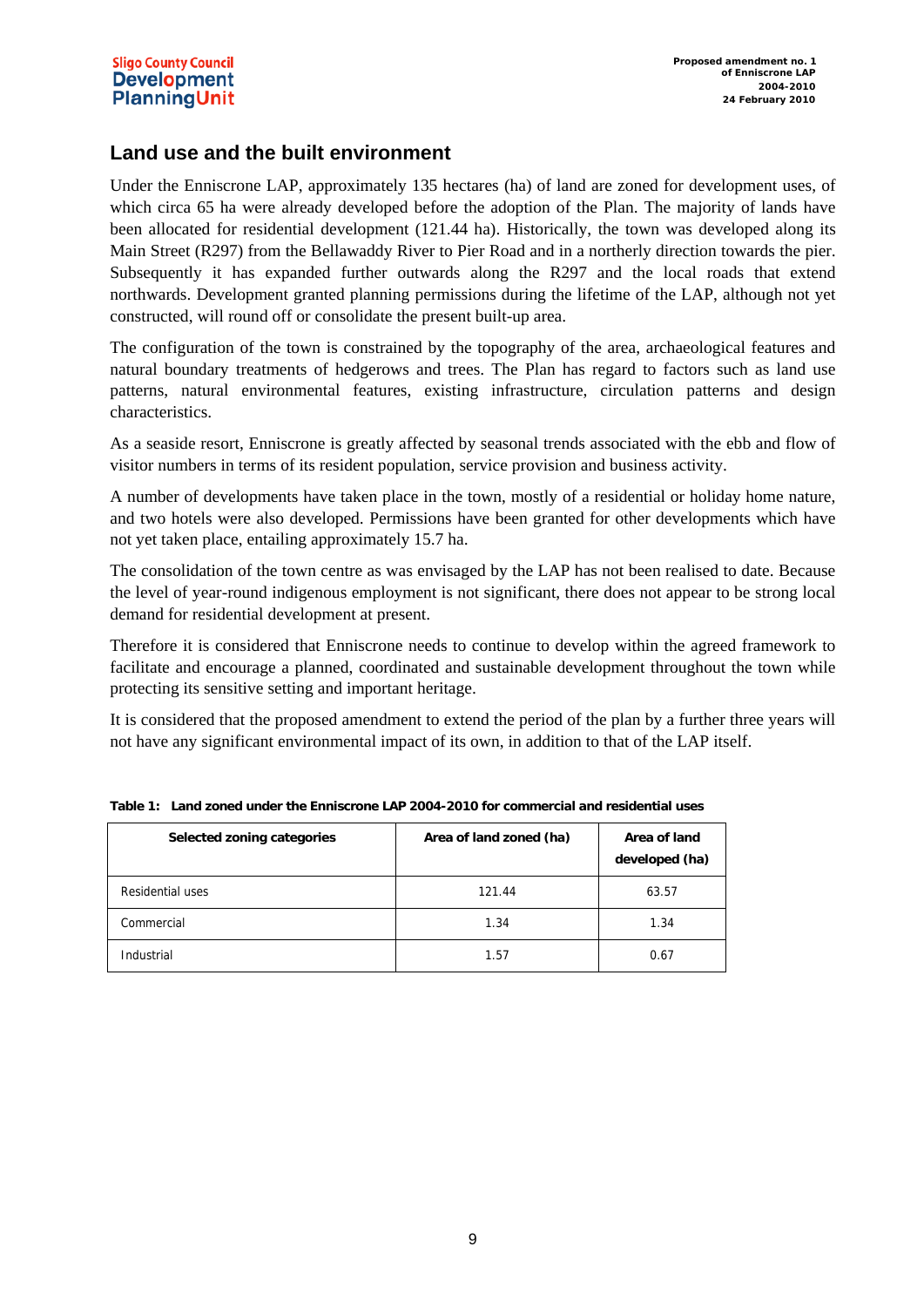The screening exercise outlined below was carried out in accordance with Article 14A of the SEA Regulations, taking into account the relevant criteria set out in Schedule 2A of the Regulations.

#### **C. Characteristics of the proposed amendment**

a. "the degree to which the plan sets a framework for projects and other activities, either with regard to the location, nature, size and operating conditions or by allocating **resources"** Schedule 2A of P&D (SEA) Regulations 2004

It is considered that the Enniscrone Local Area Plan allocates land and sets out the framework for projects in the area. Extending the life of the plan **would not affect the framework of the plan** (i.e. zoning and development objectives).

b. "the degree to which the plan influences other plans, including those in a hierarchy"

Schedule 2A of P&D (SEA) Regulations 2004

The plan and proposed amendment **does not influence any other land-use plans.**

c. "the relevance of the plan for the integration of environmental considerations in particular with a view to promoting sustainable development"

Schedule 2A of P&D (SEA) Regulations 2004

The local area plan **promotes sustainable development at local level** mainly through balanced allocation of land to various uses and through objectives aiming to protect the natural and built heritage. The proposed amendment involves the extension of the lifetime of the plan and does not affect the policies and objectives of the existing plan.

d. "environmental problems relevant to the plan" Schedule 2A of P&D (SEA) Regulations 2004

It is considered that the proposed amendment would not create any environmental problems and will not affect the environment in any way.

e. "the relevance of the plan for the implementation of European legislation on the environment (e.g. plans linked to waste management or water protection)"

Schedule 2A of P&D (SEA) Regulations 2004

This amendment would not affect any aspect of zoning or development objectives for the area. Therefore the implementation of European legislation on the environment would not be affected.